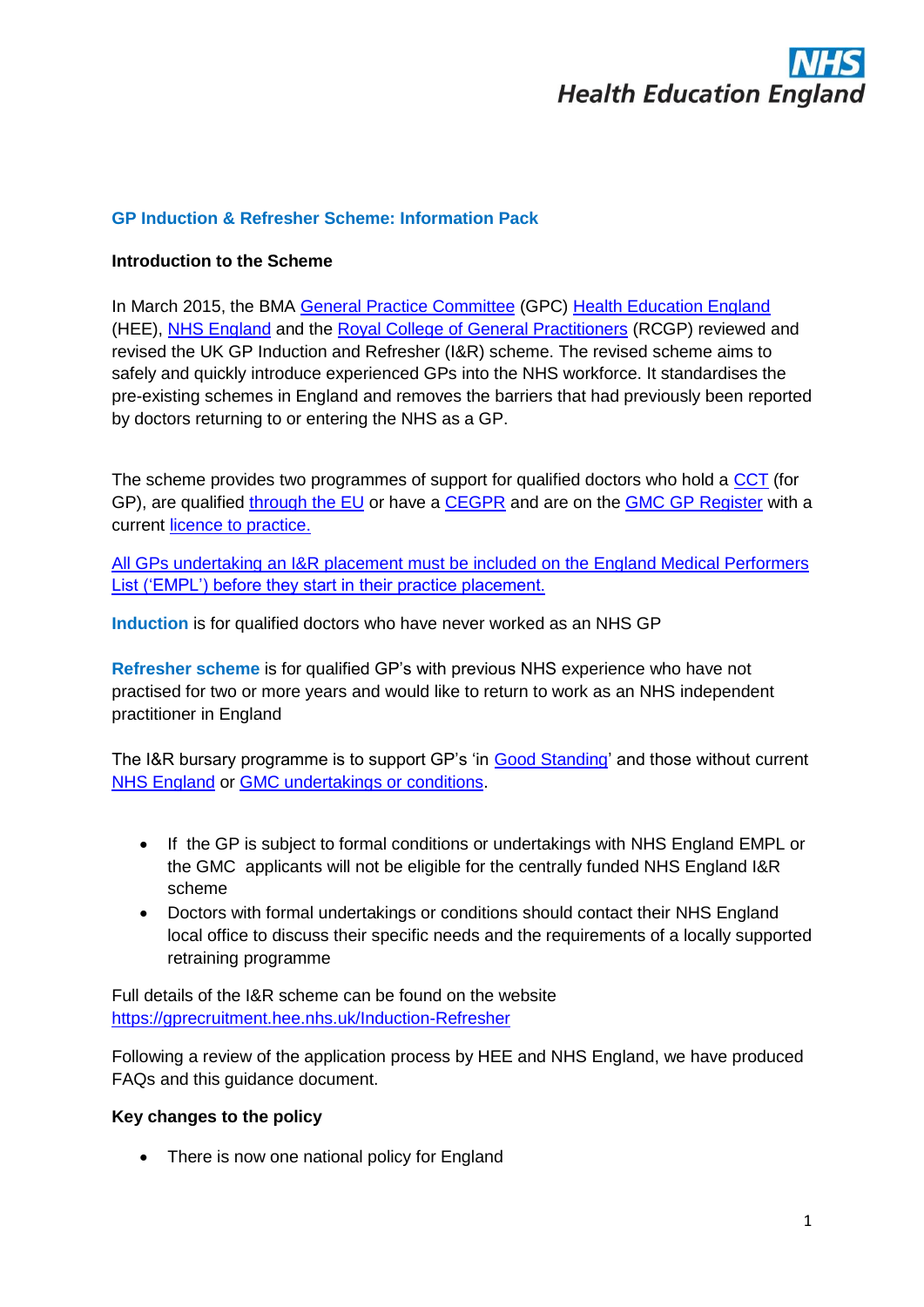- I&R scheme links for [Northern Ireland,](http://www.nimdta.gov.uk/general-practice/other-gp-services/) [Scotland](http://www.nes.scot.nhs.uk/education-and-training/by-discipline/medicine/general-practice/gp-induction-and-returners-programme.aspx) and [Wales,](http://www.walesdeanery.org/index.php/en/gp-specialty-training/gp-induction-a-refresher-training.html) are on the GP NRO **[website](http://gprecruitment.hee.nhs.uk/Induction-Refresher)**
- This scheme offers bursaries for doctors in a supervised placement
- Doctors who go on to work in the NHS can claim back some assessment fees
- The scheme is co-ordinated by the GP National Recruitment Office (NRO)
- The application process can be started overseas including the multiple choice question papers (MCQ) learning needs assessment in some locations
- Recognition of a rapid return shortened support programme for qualified and experienced [GPs working in primary care](http://www.nhscareers.nhs.uk/explore-by-career/doctors/careers-in-medicine/general-practice/) outside the UK
- Portfolio route for GP's with previous UK NHS experience currently working in an equivalent primary health care role who wish to return to work within 5 years and continue to work in an appropriate overseas primary care role

## **Application guidance:**

### **Overview**

In order to work as a GP in England, a doctor must:

- Be medically qualified and have completed formal training as a general practitioner in the UK (CCT), approved EU qualification or hold a Certificate of Eligibility for GP Registration (CEGPR)
- Be on the GMC GP Register, without GMC [conditions or undertakings](http://www.gmc-uk.org/DC6535_Information_for_doctors_who_have_undertakings_or_conditions_that_affect_their_practice_58388105.pdf) (except those relating solely to health matters) and hold a current licence to practice as a GP
- Have the right to work or hold a visa that permits you to work in the UK
- Be granted approval by NHS England to be included on the EMPL with conditions that permit completion of the GP I&R scheme (refer to examples 3 and 4 at the end of this document) for the standard set of conditions. Doctors with conditions related to [performance or concerns](https://www.england.nhs.uk/wp-content/uploads/2014/08/Performer-list-frmwrk.pdf) are managed under separate NHS England guidelines.

### **Initial enquiries**

Contact the GP National Recruitment Office (NRO) in the first instance. Visit the [I&R website](http://gprecruitment.hee.nhs.uk/Induction-Refresher) or email [iandr@wm.hee.nhs.uk](mailto:iandr@wm.hee.nhs.uk)

# **Application timing**

It is important that doctors begin the application process to the GMC and EMPL as soon as possible. Some of the checks involved can take up to three months to complete, for example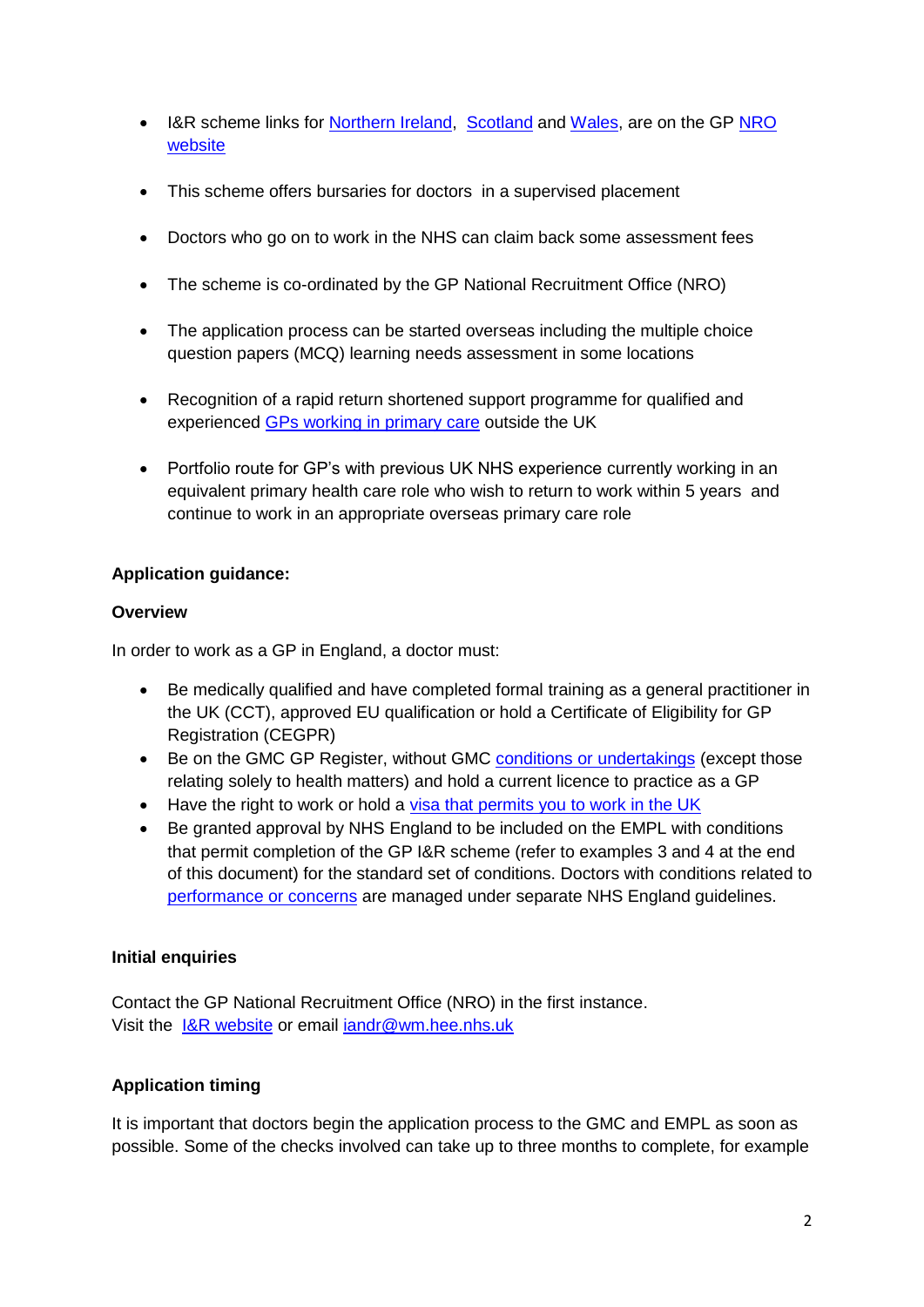the Disclosure & Barring Service (DBS)**.** Please refer to the process flowchart (Example 1) for further information and associated timescales.

## **I&R registration**

The [NRO website](http://gprecruitment.hee.nhs.uk/Induction-Refresher) has information and registration form.

Completed registration forms should be sent to the NRO who will provide applicants with details of the relevant Health Education England local I&R lead and the NHS England local office (check [post code or country\)](https://www.performer.england.nhs.uk/AT/SearchByPostcode).

The HEE I&R lead will ask for a brief CV with a letter outlining your plans and to make an appointment for a review in person or by phone.

Local I&R leads review applications which include previous training and current experience and will advise on the steps required to participate in the scheme.

Applicants will then be asked to apply for the learning needs assessment. The multiple choice question papers (MCQ), a Clinical Problem Solving paper (CPS) and a Professional Dilemmas paper (PD), is delivered online at a Pearson Vue test centre and can be sat at venues across the UK and in some sites overseas.

More details can be found [on the MCQ website](http://gprecruitment.hee.nhs.uk/Test-Refresher/About-the-I-R-scheme)

#### **GMC registration**

Applicants are required to be on the GMC GP Register (without conditions or undertakings except those relating solely to health matters) with a license to practice before they begin a clinical placement.

Apply to the [GMC:](http://www.gmc-uk.org/doctors/route10.asp)

- 1. For re-registration or registration and approval of your GP training, EU or [CEGPR](http://www.gmc-uk.org/SGPC___SSG___General_Practice___DC2298.pdf_48457725.pdf) if not a CCT (UK) holder or previously registered
- 2. Applications must be completed within 3 months from initial application. Applicants will be required to visit the GMC offices (by appointment) for identification and [document checks](http://www.gmc-uk.org/doctors/identity_checks.asp) in person.

Evidence of GMC registration is required before applicants can sit the simulated surgery exam but it is not necessary to hold an active licence to practice.

### **Deciding where to work**

Doctors should decide where they wish to work (at least in the short term) and apply to the local office of NHS England for the EMPL as early as possible, to avoid any unnecessary delay. NHS England has a single MPL list so there is a standard process across England.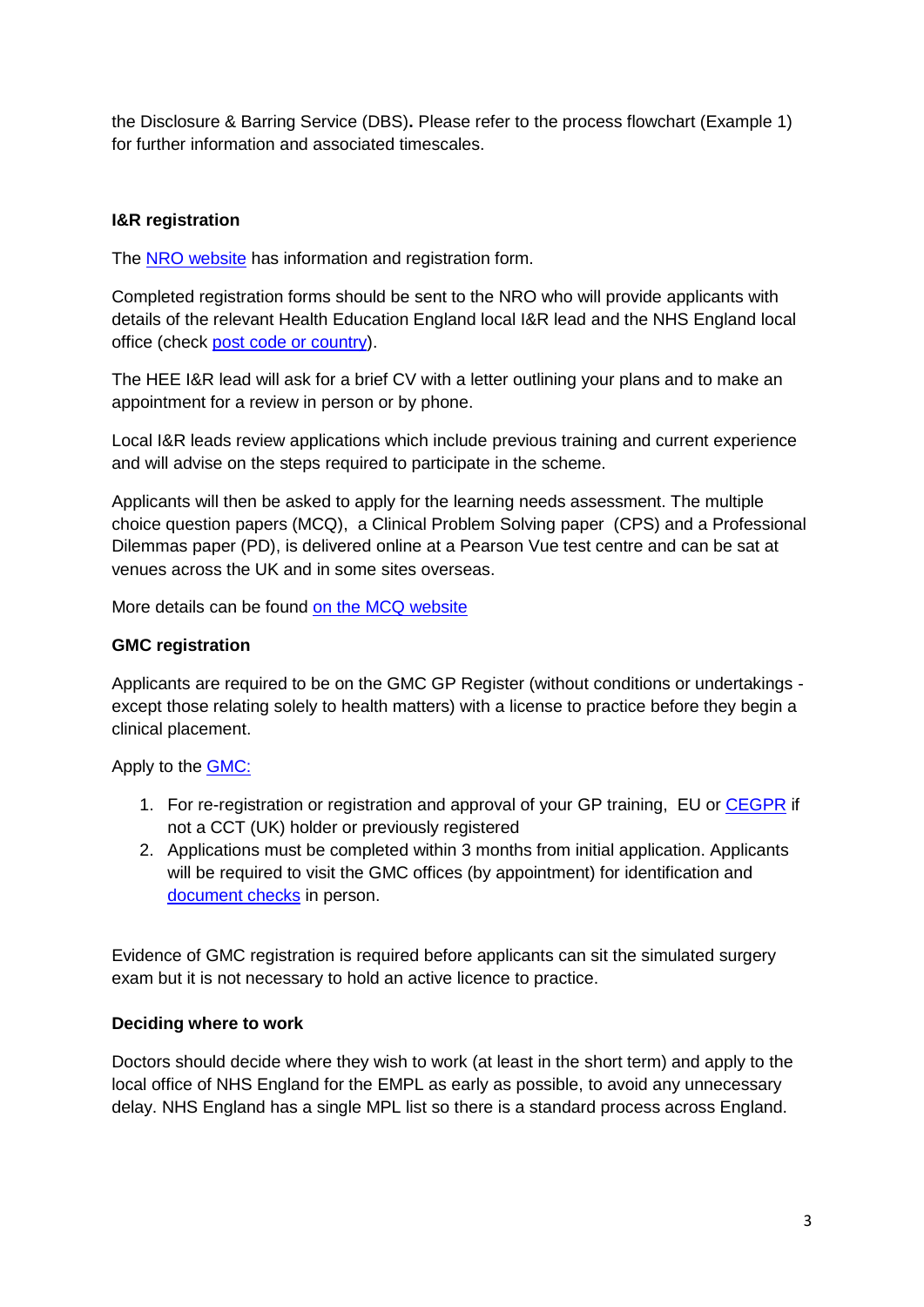## **National Medical Performers List (EMPL) application**

Medical performers wishing to provide NHS GP services in primary care must be included on the EMPL. This includes GPs undertaking induction and refresher or training posts. NHS England's Board has given delegated responsibility, currently to their local offices, to assess applications from primary medical performers. The length of time it takes to process an application can vary considerably depending on a number of factors, such as evidence and qualifications provided, how quickly referees respond to requests, the length of time taken to get a DBS certificate and Occupational Health clearance. This can take up to three months in some circumstances.

Applications from overseas can take longer than 3 months as there may be additional checks by organisations in the country of application.

Full guidance and information about how to apply for the EMPL can be found on the [performer's](https://www.performer.england.nhs.uk/) list website

### **Specific guidance for doctors wishing to join the EMPL**

1. Applications are processed by [NHS England local offices.](https://www.performer.england.nhs.uk/AT/SearchByPostcode)

Applicants will be required to visit an NHS England regional office (by appointment) for document checks in person, before inclusion on the EMPL. Applicants can choose to attend the local office nearest to their intended practice or the London or Manchester office at the same time as visiting the GMC.

- 1. Contact details can be found [using the look up function](https://www.performer.england.nhs.uk/AT/SearchByPostcode)
- 2. Download the EMPL [application form](http://www.england.nhs.uk/wp-content/uploads/2014/08/npl-1-app-form-word.doc) which includes a range of personal and professional information as well as the requirement to disclose information relating to previous criminal or disciplinary actions. Some of this information will have been covered in the registration form (which is already held on file) and need not be duplicated.
	- o Section 1: Only answer question 14. Other questions can be left blank
	- o Section 2: Leave blank. Health Education England will provide NHS England with this information once your clinical placement is confirmed
	- o Section 3: Answer questions 25-29 and 32-39. Leave questions 30 and 31 blank, as you will already have provided this information in the registration form
	- $\circ$  Section 4: Leave blank. Relevant information about your communication skills will be provided by NHS England
	- o Section 5: Leave blank. Information is covered on the registration form
	- o Complete sections 6, 7 and 8
	- o Complete Annex B
	- o Sign and submit your form to your NHS England local office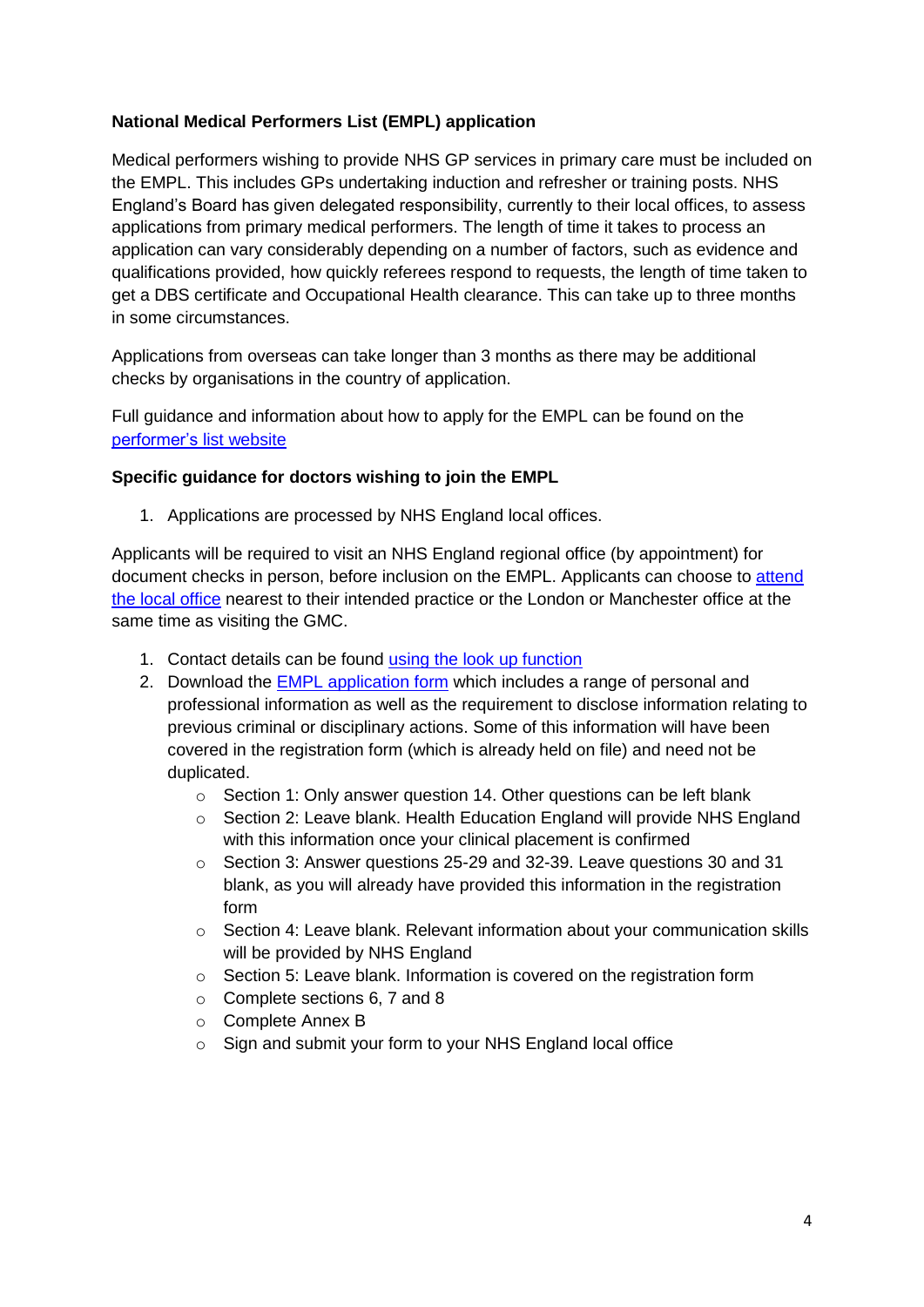The following evidence must be provided before EMPL applications are considered by NHS England.

| <b>Evidence</b>                       | <b>Notes</b>                                                                             |
|---------------------------------------|------------------------------------------------------------------------------------------|
| Police check from non-UK              | Required if you have been living overseas or                                             |
| country                               | resident in a country outside the UK                                                     |
|                                       |                                                                                          |
|                                       | Applicants are recommended to request this<br>evidence as soon as possible               |
| Certificate of good standing          | NHS England will accept registration with the GMC                                        |
| from non-UK country                   | in place of this certificate                                                             |
|                                       |                                                                                          |
|                                       |                                                                                          |
| Face to face appointment              | Search by postcode for the local NHS England<br>office                                   |
| for ID checks<br>Disclosure & Barring | This will usually be in a placement practice. Please                                     |
| Service (DBS) check                   | clarify this with the NHS England local office                                           |
|                                       |                                                                                          |
|                                       | Register for the on-line service at the same time to                                     |
| Requires a UK practice                | save being charged again                                                                 |
| location to process                   |                                                                                          |
| Occupational Health check             | Download the form to find a provider                                                     |
| Child protection training             | Applicants require level 2 training at the start of                                      |
|                                       | their clinical placement and need to achieve level 3                                     |
|                                       | before inclusion on the EMPL.                                                            |
|                                       | Applicants with an NHS email address, can access                                         |
|                                       | this training or register for the MCQ for the link                                       |
|                                       |                                                                                          |
| <b>Indemnity Certificate</b>          | Indemnity is not required until just before a<br>placement starts although GPs will need |
|                                       | confirmation that a policy is ready to be activated                                      |
|                                       | before being added to the EMPL.                                                          |
|                                       |                                                                                          |
|                                       | Doctors on the I&R scheme can access on-line                                             |
|                                       | learning modules at a lower fee                                                          |

Application approval rests with the Performers List Decision Panel (PLDP) within the relevant NHS England local office. PLDPs meet regularly to consider applications.

Applicants will be asked to sign an agreement to be included on the EMPL with conditions that they comply fully with the I&R scheme. Signing this form does not mean the applicant is included on the EMPL. Applications will be held by NHS England until the learning needs assessment has been completed and the Health Education England local team identifies a suitable clinical placement.

Once the applicant has been included on the EMPL, a copy of the formal inclusion letter will be sent to the applicant by NHS England, copied to the HEE I&R lead and the placement practice. No I&R GP must begin their clinical placement until a copy of this letter has been received by the practice.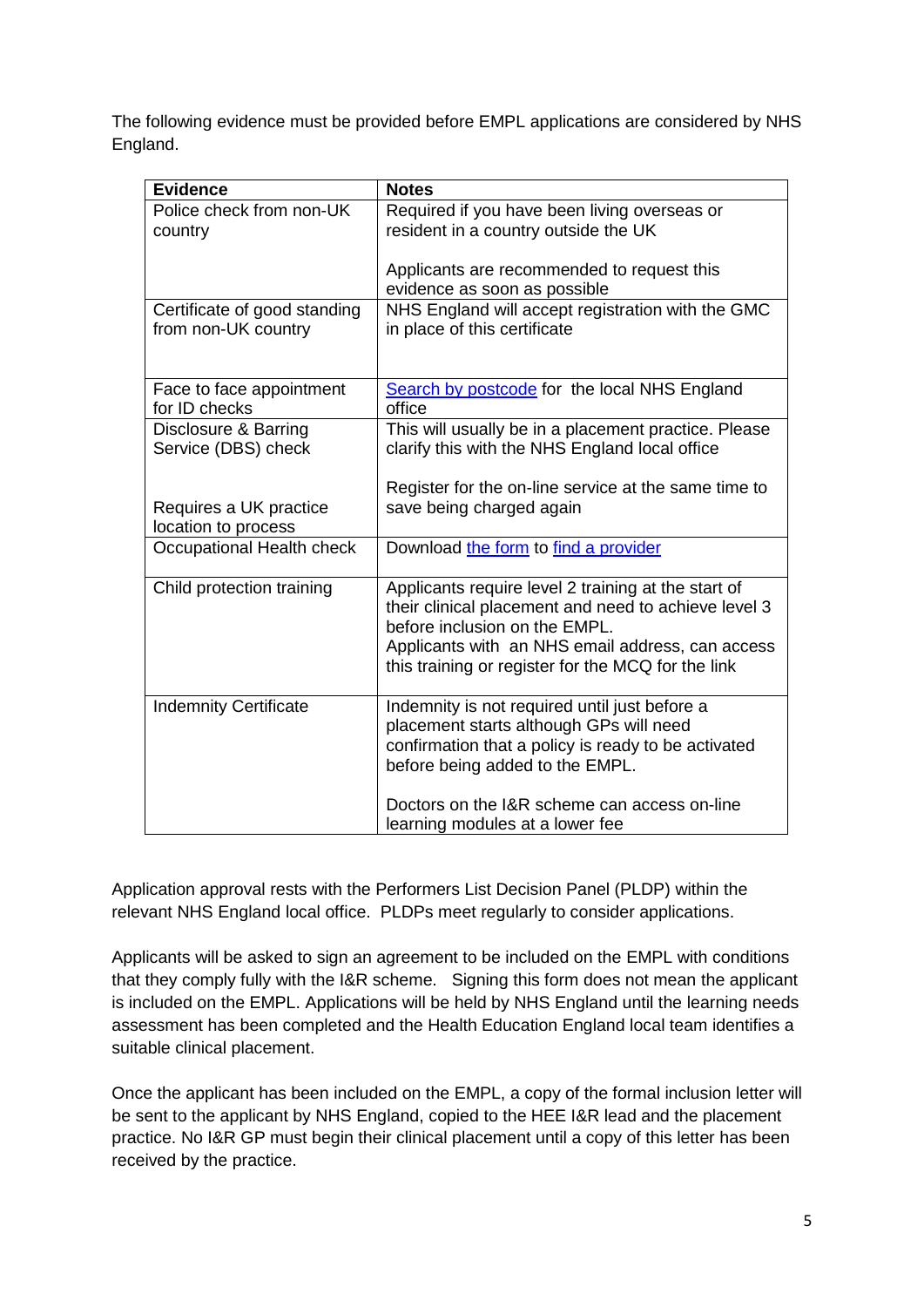#### **Template examples**

**1. Process Flowchart**

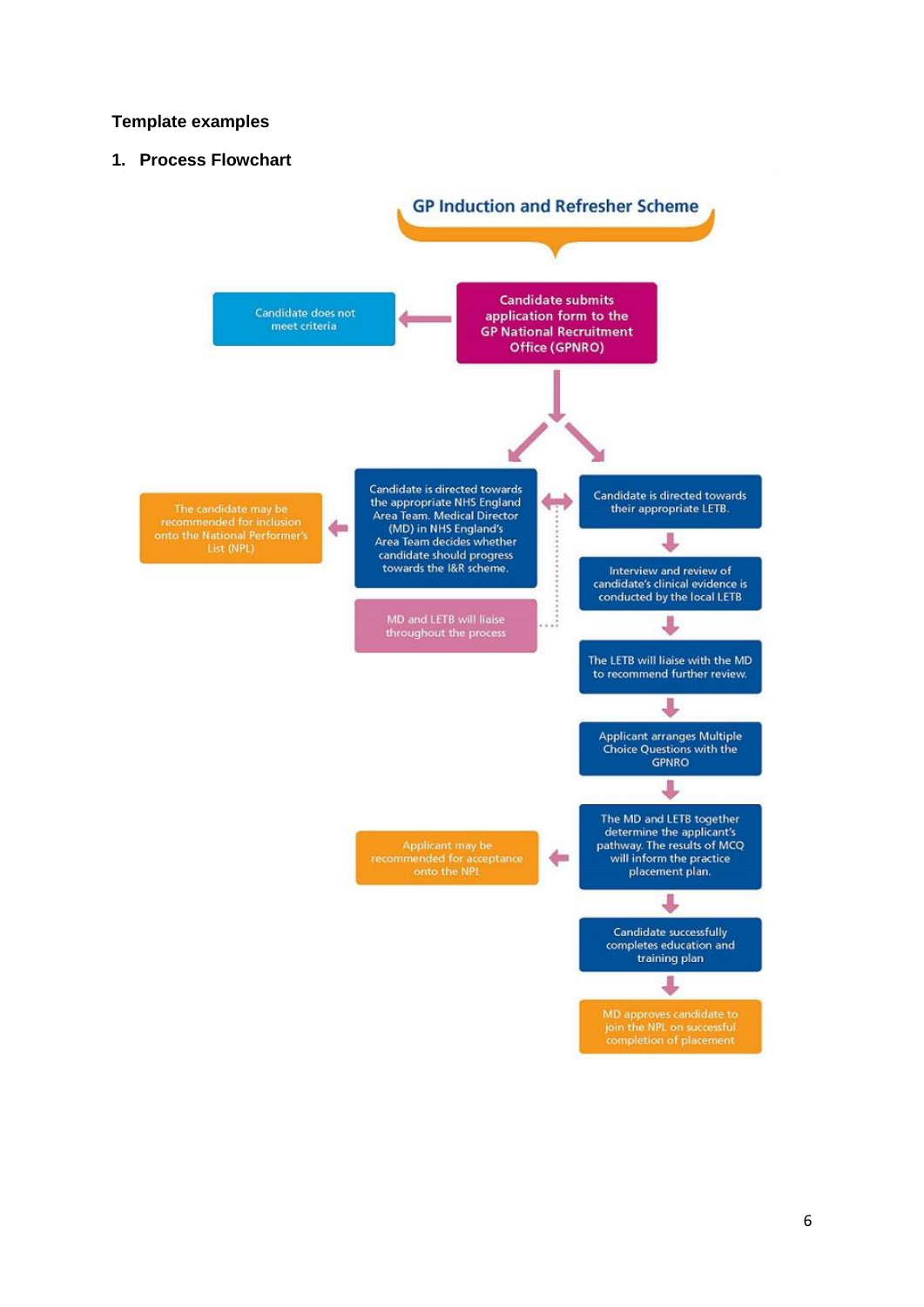#### **2. Clinical Reference**

The Health Education England (HEE) local I&R scheme lead has requested that you **provide two clinical references covering the last two years**. Please ask your referees to complete the form below and return it to the HEE lead who is managing your I&R scheme application - It should not be sent to the NRO.

Clinical references must relate to:

- 1. Two recent posts (one of which will usually be a current post and one in the last two years) each of which lasted at least three months (continuous period) without a significant break or
- 2. Where posts have been of a shorter duration or you have worked as a locum in a number of casual posts, you may include a referee from a frequentlyheld, recurrent post.
- 3. If you have been in your current post continuously for two or more years you may request two referees from your current post.

If this is not possible because you have not been engaged in clinical work in the last two years, please provide the names and addresses of two alternative referees to complete your EMPL application.

References are required before your review with the local I&R lead and must be returned before you apply to the scheme.

You will need photo ID and confirmation of your GMC registration (but not necessarily hold a licence to practice) by the time you sit the simulated surgery assessment.

Your name has been given as a referee by the named applicant on the report who is applying to the GP induction and refresher scheme. Please read the information below.

This professional report should verify factual information and comment on the strengths and weaknesses of the candidate as an indicator of his or her suitability. It is not a personal testimonial but an objective assessment of competencies based on the schemes eligibility criteria.

This reference form has been developed with the General Medical Council (GMC) publication 'Good Medical Practice' in mind. Your attention is drawn to the following paragraph:

#### "*When providing references for colleagues, your comments must be honest and justifiable; you must include all relevant information which has a bearing on the colleague's competence, performance, reliability and conduct"*

(GMC Good Medical Practice, Second Edition, July 1998 – The duties of a doctor registered with the General Medical Council, Item 11 – References.)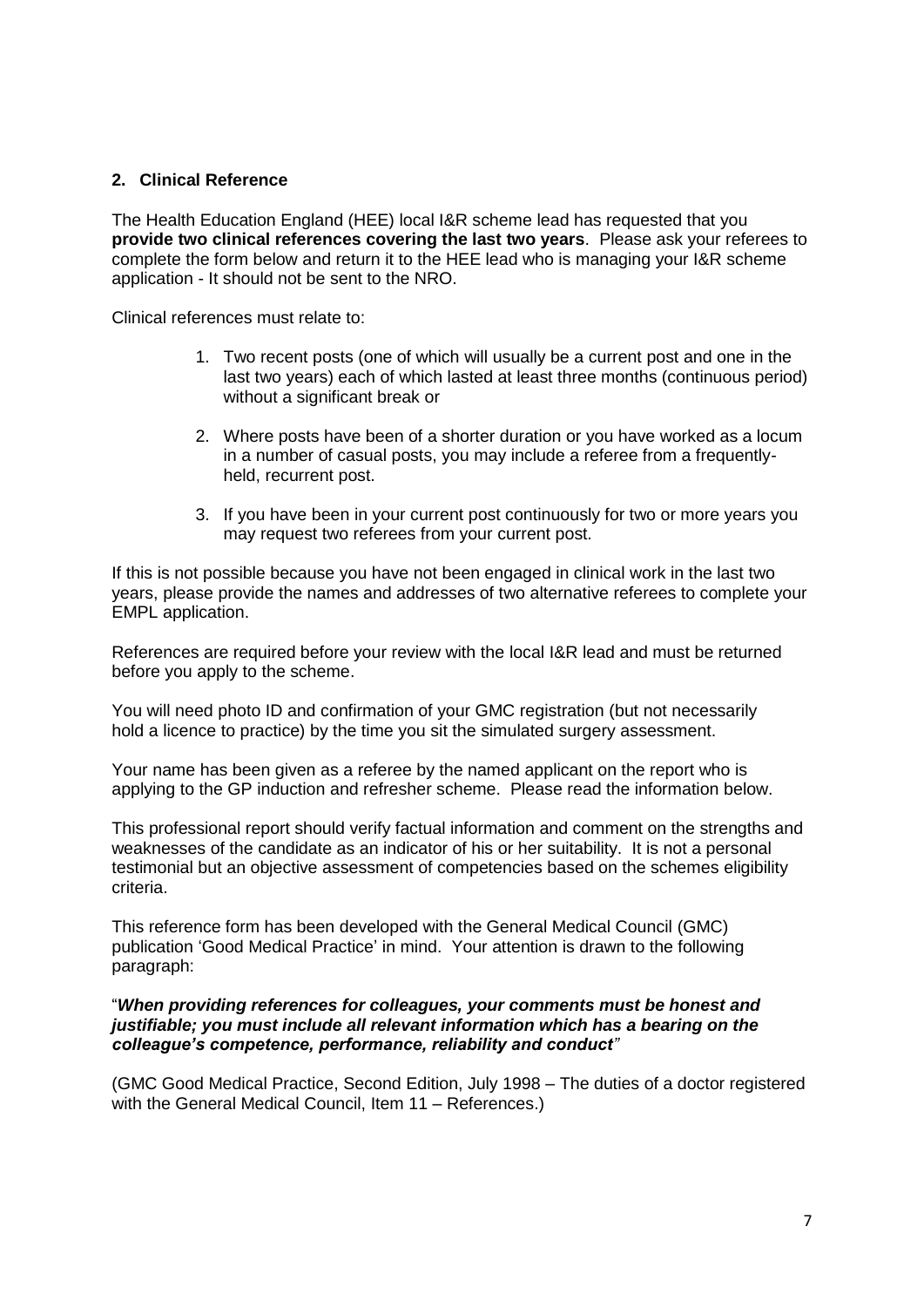| <b>Health Education</b><br><b>England region</b> |                                   |  |
|--------------------------------------------------|-----------------------------------|--|
| <b>Applicant Name</b>                            |                                   |  |
| <b>Applicant GMC No</b>                          | <b>Applicant Ref</b><br><b>No</b> |  |
|                                                  |                                   |  |

| Please state the dates the applicant worked with you |  |               |  |
|------------------------------------------------------|--|---------------|--|
| Date started                                         |  | Date finished |  |
| Position held                                        |  |               |  |
| Location                                             |  |               |  |

| Was the applicant subject to any disciplinary procedure, formal or otherwise, during their time |  |
|-------------------------------------------------------------------------------------------------|--|
| with you?                                                                                       |  |
|                                                                                                 |  |

 $YES \n\[\n\]\n\[NO \n\]\n\[\n\]\nIf Yes, please give details:\n\]\n$ 

This post is exempt from the provision of section 4 (2) of the Rehabilitation of Offenders Act 1974 (exceptions order 1975). Under this order are you aware of any criminal convictions or cautions which may affect the applicant's suitability for the post?\*

 $YES \quad \Box \quad NO \quad \Box \quad$  If Yes, please give details:

*\*It is contrary to the Act for referees not to reveal any information they may have, concerning convictions which may otherwise be considered "spent" in relation to this application which you consider relevant to the applicant's suitability for employment.*

Please give your opinion regarding the applicant's present knowledge, skills and personal attributes by ticking the appropriate boxes on the next three pages. Statements are provided to give examples of behaviours that would constitute different levels of performance, though this is not intended to be an exhaustive list. Please use the space provided to give examples of the candidate's behaviour that support the rating you have given them in each area, this is **essential if you have given a rating of 1 or 2**.

*Clinical Expertise:* Capacity to apply sound clinical knowledge and awareness to full investigation of problems. Makes clear, sound and proactive decisions, reflecting good clinical *judgement*.

| Cause for concern | Weak | Satisfactory | Good to excellent |
|-------------------|------|--------------|-------------------|

Comments/evidence: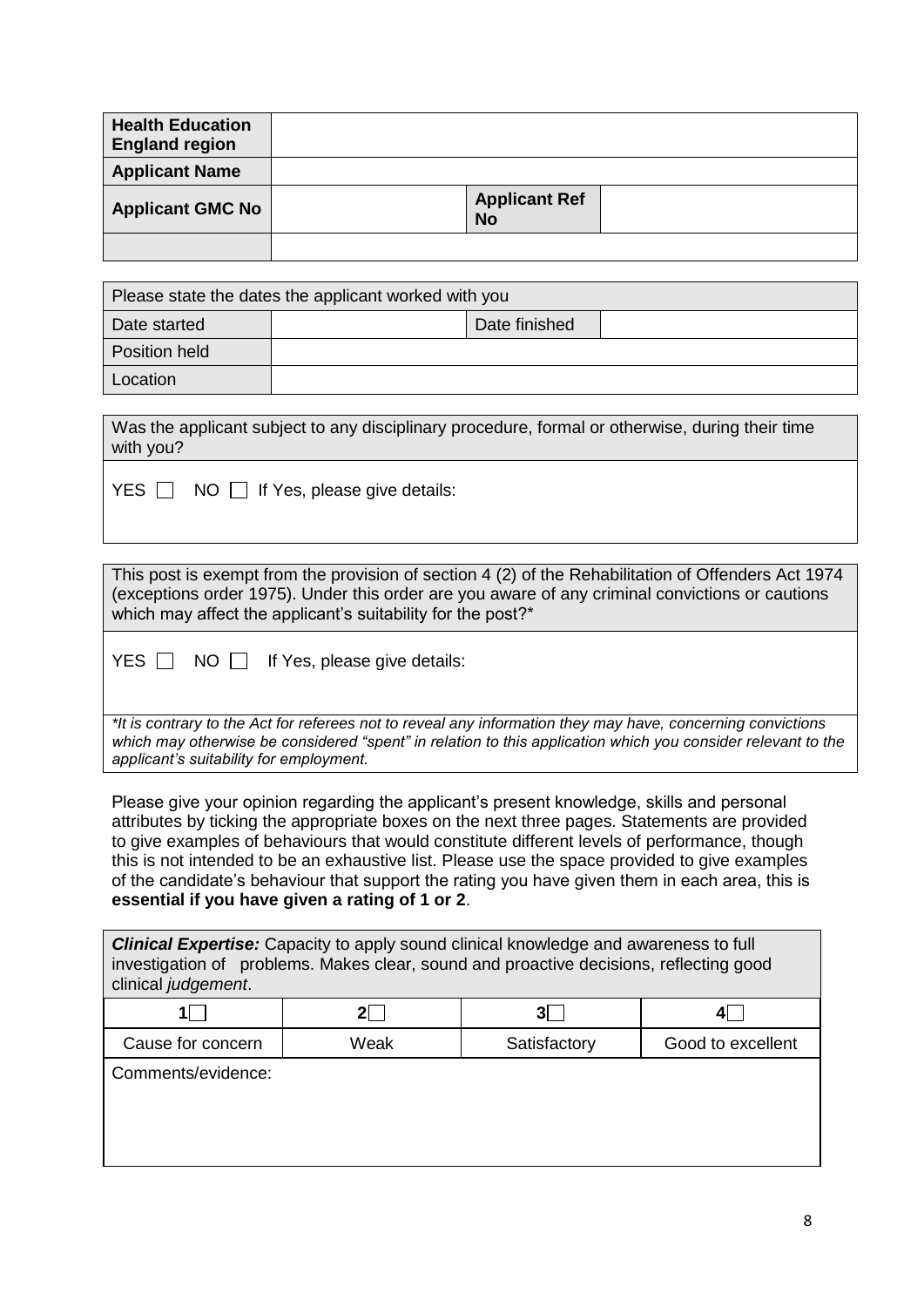| <b>Communication skills:</b> Capacity to adjust behaviour and language (written/spoken) as<br>appropriate to needs of differing situations. Actively and clearly engages patient (and<br>colleagues) in equal/open dialogue |                                                                                    |                                                                                                                                                                                                  |                                                                                                      |
|-----------------------------------------------------------------------------------------------------------------------------------------------------------------------------------------------------------------------------|------------------------------------------------------------------------------------|--------------------------------------------------------------------------------------------------------------------------------------------------------------------------------------------------|------------------------------------------------------------------------------------------------------|
| 11                                                                                                                                                                                                                          | $2\square$                                                                         | 3                                                                                                                                                                                                | $4\Box$                                                                                              |
| Uses technical<br>language that<br>patients do not<br>understand, ignores<br>what they have to<br>say                                                                                                                       | Can be lacking in<br>clarity and<br>coherence when<br>speaking to patients         | Often uses lay<br>language to help<br>patients understand                                                                                                                                        | Always speaks<br>clearly, give patients<br>time and checks that<br>they understand                   |
| Comments/evidence:                                                                                                                                                                                                          |                                                                                    |                                                                                                                                                                                                  |                                                                                                      |
| understanding approach                                                                                                                                                                                                      |                                                                                    | <b>Empathy and sensitivity:</b> Capacity and motivation to take in patient/colleague perspective,<br>and sense associated feelings. Generates safe/understanding atmosphere. The                 |                                                                                                      |
| 1                                                                                                                                                                                                                           | 2 <sup>1</sup>                                                                     | $3\Box$                                                                                                                                                                                          | 4 $□$                                                                                                |
| Is not sensitive to the<br>feelings of patients<br>and treats them in an<br>impersonal manner                                                                                                                               | Shows some interest<br>in the individual and<br>occasionally<br>reassures patients | <b>Usually</b><br>demonstrates<br>empathy towards<br>patients                                                                                                                                    | Always shows<br>empathy and<br>sensitivity, gives<br>reassurance to the<br>patient                   |
| Comments/evidence:                                                                                                                                                                                                          |                                                                                    |                                                                                                                                                                                                  |                                                                                                      |
| and protocol).                                                                                                                                                                                                              |                                                                                    | <b>Professional integrity:</b> Capacity and motivation to take responsibility for own actions (and<br>mistakes). Respects/defends contribution and needs of all. (Respect for position, patients |                                                                                                      |
| $1\Box$                                                                                                                                                                                                                     | $2\square$                                                                         | $3\square$                                                                                                                                                                                       | 4 $\Box$                                                                                             |
| Does not take<br>responsibility for their<br>actions or show<br>enthusiasm for job                                                                                                                                          | Sometimes seeks to<br>blame others for their<br>actions                            | Often shows respect<br>to patients and<br>enthusiasm for their<br>job                                                                                                                            | Puts patients needs<br>before their own and<br>takes full<br>responsibility for their<br>own actions |
| Comments/evidence:                                                                                                                                                                                                          |                                                                                    |                                                                                                                                                                                                  |                                                                                                      |

| <b>Problem-solving skills:</b> Capacity to think/see beyond the obvious, analytical but flexible<br>mind. Maximises information and time efficiently, and creatively |                                        |                                  |                                      |  |
|----------------------------------------------------------------------------------------------------------------------------------------------------------------------|----------------------------------------|----------------------------------|--------------------------------------|--|
| $2  \ \  $<br>31                                                                                                                                                     |                                        |                                  |                                      |  |
| Misses minimal cues<br>and symptoms, lets                                                                                                                            | Often relies on<br>surface information | Usually thinks<br>beyond surface | Thinks beyond<br>surface information |  |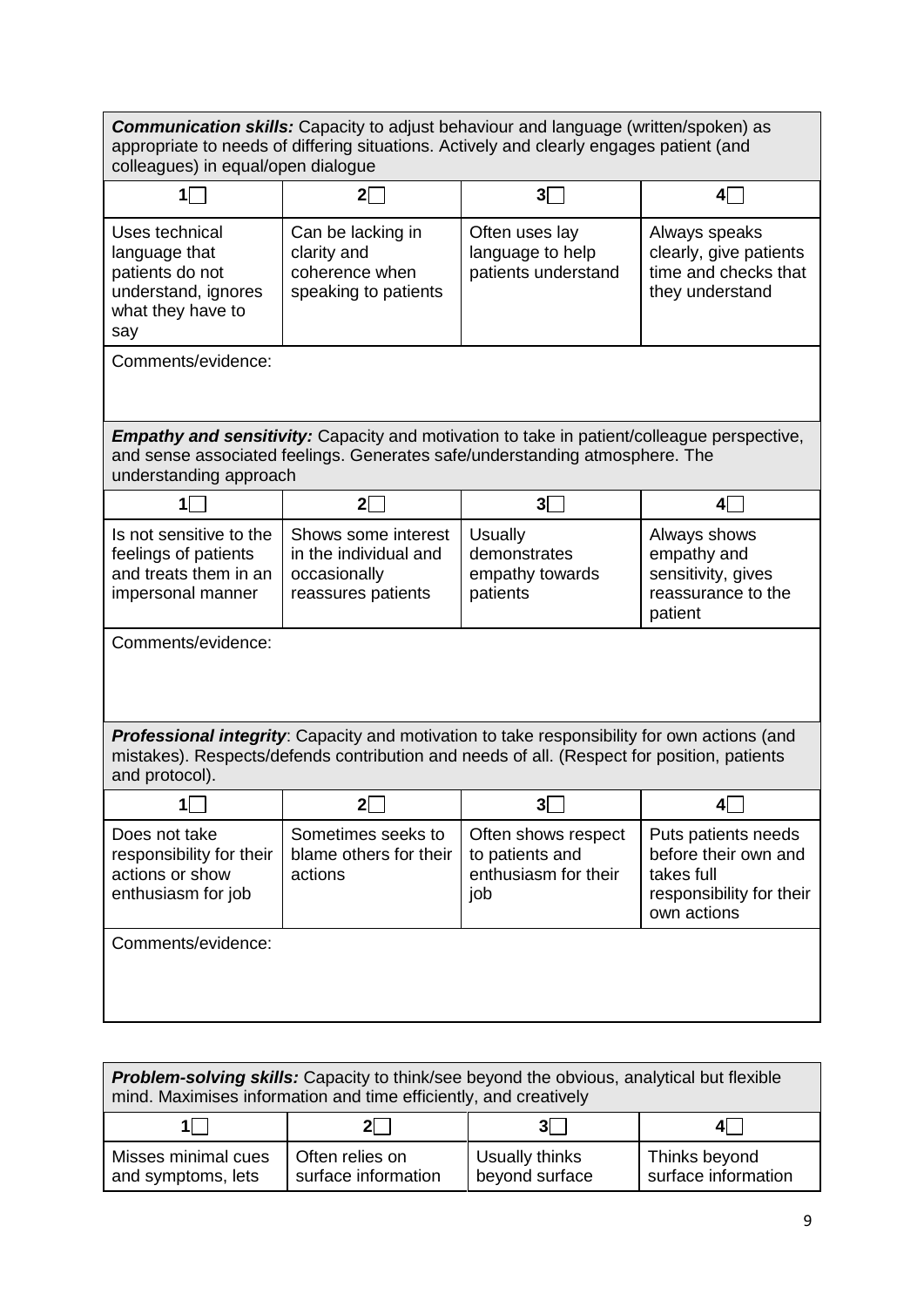| assumptions guide<br>diagnosis                                                                                                                                                                            | and doesn't probe<br>deeper                                                                                                                                                          | information, picks<br>up on cues/minimal<br>symptoms                                      | and gets to the root<br>cause                                            |  |
|-----------------------------------------------------------------------------------------------------------------------------------------------------------------------------------------------------------|--------------------------------------------------------------------------------------------------------------------------------------------------------------------------------------|-------------------------------------------------------------------------------------------|--------------------------------------------------------------------------|--|
| Comments/evidence:                                                                                                                                                                                        |                                                                                                                                                                                      |                                                                                           |                                                                          |  |
|                                                                                                                                                                                                           |                                                                                                                                                                                      |                                                                                           |                                                                          |  |
| time                                                                                                                                                                                                      | Organisation and planning: Capacity to organise information in a structured and planned<br>manner, think ahead, prioritise conflicting demands, and build contingencies. Delivers on |                                                                                           |                                                                          |  |
| $\mathbf{1}$                                                                                                                                                                                              | $2\square$                                                                                                                                                                           | $3\Box$                                                                                   | $\mathbf{4}$                                                             |  |
| Is always late for<br>meetings/deadlines<br>and unable to<br>prioritise tasks                                                                                                                             | Is often late for<br>meetings and<br>deadlines and<br>disorganised with<br>paperwork etc                                                                                             | Usually able to<br>prioritise tasks and<br>organise paperwork                             | <b>Excellent</b> at<br>managing time and<br>prioritising tasks           |  |
| Comments/evidence:                                                                                                                                                                                        |                                                                                                                                                                                      |                                                                                           |                                                                          |  |
|                                                                                                                                                                                                           | Learning and Development. Ability to identify own learning and development needs,<br>commits time and resources to appropriate training and development activities                   |                                                                                           |                                                                          |  |
| $1\Box$                                                                                                                                                                                                   | $2\Box$                                                                                                                                                                              | $3\Box$                                                                                   | 4⊟                                                                       |  |
| Reacts badly to<br>constructive criticism<br>or feedback, not<br>interested own<br>development                                                                                                            | Needs assistance in<br>identifying own<br>training<br>needs/developing<br>personal targets                                                                                           | Often learns from<br>experience,<br>generally reacts well<br>to constructive<br>criticism | Actively seeks out<br>and welcomes<br>constructive<br>criticism/feedback |  |
| Comments/evidence:                                                                                                                                                                                        |                                                                                                                                                                                      |                                                                                           |                                                                          |  |
| Team involvement: Collaborative style, works with colleagues in partnership, able to<br>compromise. Assumes role of leader when necessary, provides support, views self as part of<br>larger organisation |                                                                                                                                                                                      |                                                                                           |                                                                          |  |
| 1                                                                                                                                                                                                         | $2\Box$                                                                                                                                                                              | $3\Box$                                                                                   | 4                                                                        |  |
| Sticks rigidly to their<br>own agenda and<br>doesn't negotiate                                                                                                                                            | Tends to take a 'back<br>seat' rather than<br>participating                                                                                                                          | Good at negotiating<br>and usually able to<br>compromise                                  | Is excellent at<br>supporting and<br>motivating others and               |  |
|                                                                                                                                                                                                           |                                                                                                                                                                                      |                                                                                           | at negotiating                                                           |  |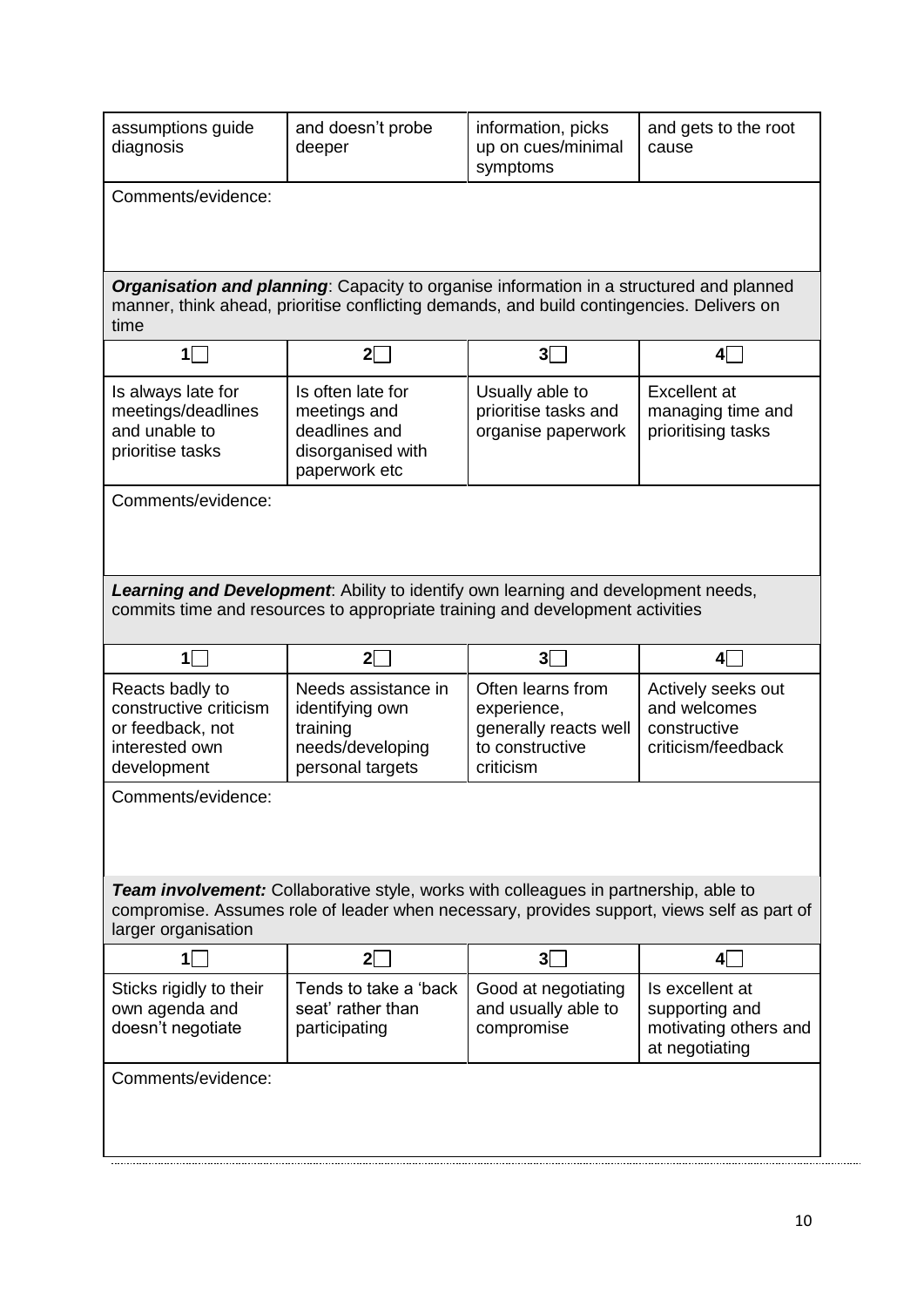Ability to deal with pressure: Capacity to put difficulties into perspective, retaining control over events. Aware of own strengths/limitations, able to "share the load*".*

| 11                                                      |                                                                                       | 3                                                                                                    |                                                                                       |
|---------------------------------------------------------|---------------------------------------------------------------------------------------|------------------------------------------------------------------------------------------------------|---------------------------------------------------------------------------------------|
| Loses temper easily<br>and refuses to share<br>workload | Finds it difficult to<br>share workload with<br>others or to switch<br>off after work | Often recognises<br>when to share<br>workload with others,<br>usually remains calm<br>under pressure | Remains calm under<br>pressure at all times,<br>recognises when to<br>share work load |
| Comments/evidence:                                      |                                                                                       |                                                                                                      |                                                                                       |

Is their attendance/timekeeping satisfactory?

 $YES \n\[\n\]\n\[NO \n\]\nIf No, please give details\n\]$ 

Are you aware of any health issues which may affect the candidates' ability?

|  |  |  |  | $YES \t{~}$ NO $\td{~}$ If Yes, please give details: |
|--|--|--|--|------------------------------------------------------|
|--|--|--|--|------------------------------------------------------|

If you have any other comments regarding this applicant, please give details here:

Would you be happy to work with this doctor <br>again? The NO

| This reference is based upon:    |  | Support of candidate for a placement in the<br><b>GP I&amp;R Scheme</b> |  |
|----------------------------------|--|-------------------------------------------------------------------------|--|
| General impression               |  | Strongly without reservation                                            |  |
| Close observation                |  | Could recommend as competent                                            |  |
| Collective opinion of colleagues |  | Would have some reservations                                            |  |
| <b>Employers views</b>           |  | Could not recommend                                                     |  |

| <b>SIGNATURE</b>                  | <b>NAME</b> (print in block)<br>capitals)                                                    |  |
|-----------------------------------|----------------------------------------------------------------------------------------------|--|
| <b>POSITION HELD</b>              | <b>CONTACT</b><br><b>TELEPHONE NO.</b>                                                       |  |
| <b>GMC or Equitant</b><br>Ref no. | $\mathsf{DATE}\left(\mathsf{dd}/\mathsf{mm}/\mathsf{y}\mathsf{y}\mathsf{y}\mathsf{y}\right)$ |  |

It is **essential** that this form is stamped with **an official practice stamp**. If no stamp is available, please attach a compliment slip signed by the clinician providing the reference. Forms received without a stamp or a signed compliment slip will be returned.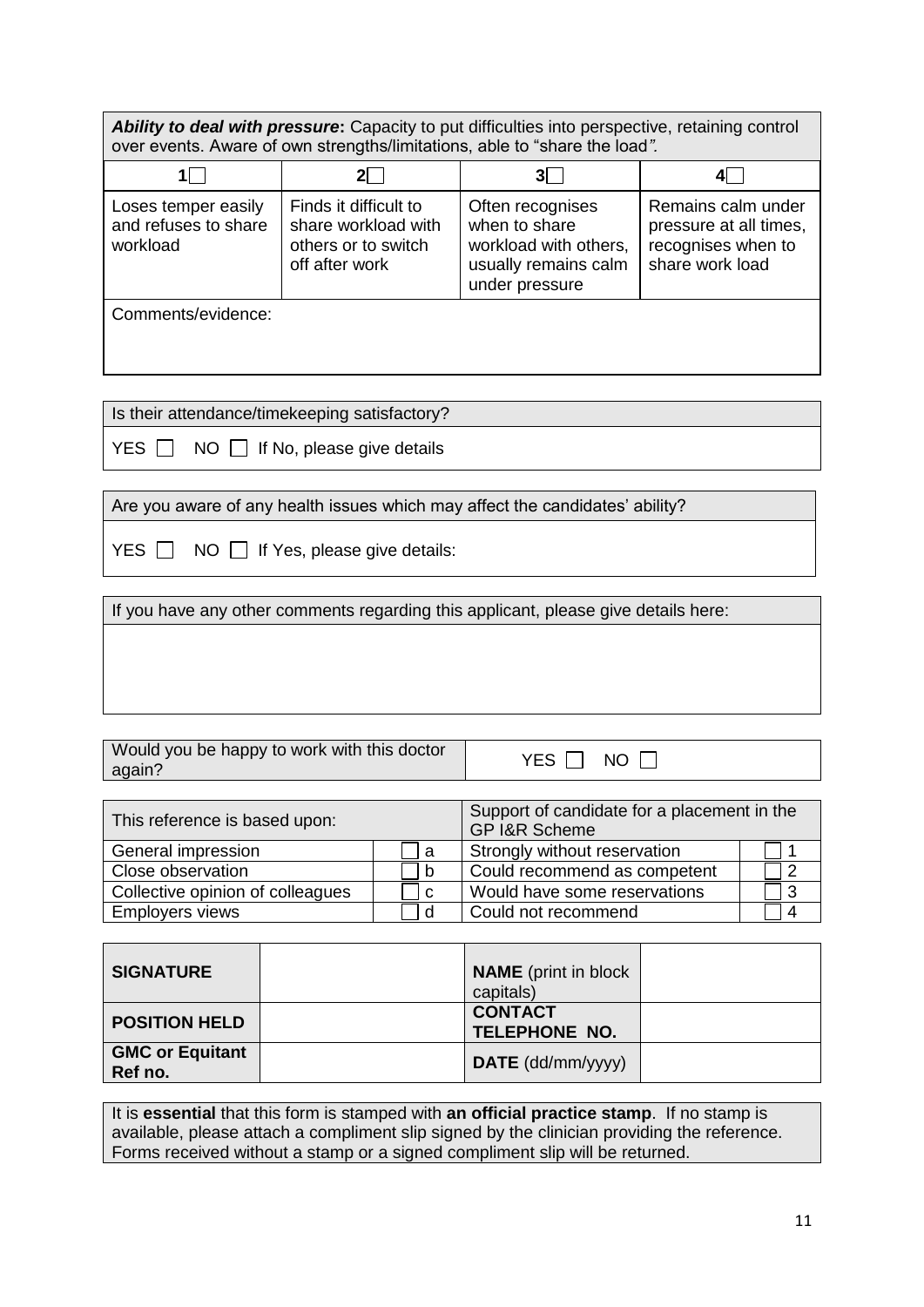| <b>Official practice stamp</b> | Thank you for completing this reference.<br>This form should be returned to the address<br>given on the accompanying e-mail or handed<br>back to the applicant in a sealed envelope. If<br>you have returned the completed form by e-<br>mail, please ensure that a paper copy is<br>returned by post. |
|--------------------------------|--------------------------------------------------------------------------------------------------------------------------------------------------------------------------------------------------------------------------------------------------------------------------------------------------------|
|                                |                                                                                                                                                                                                                                                                                                        |

# **3.** NHS England – Conditions bank

local officelocal office The conditions bank for I&R candidates normally includes:

| Condition 1 | You must not perform any primary medical services, except when<br>acting for and under the supervision of the GP named by the Health<br><b>Education England Director of Postgraduate General Practice</b><br>Education (or their deputy) for your GP Induction and Refresher<br>scheme.                        |
|-------------|-----------------------------------------------------------------------------------------------------------------------------------------------------------------------------------------------------------------------------------------------------------------------------------------------------------------|
| Condition 2 | Whilst under the GP Induction and Refresher scheme you must<br>comply in full with all assessments and training specified by the Health<br><b>Education England Director of Postgraduate General Practice</b><br>Education (or their deputy).                                                                   |
| Condition 3 | On completion of the GP Induction and Refresher scheme you must<br>provide NHS England with a report from the Health Education England<br>Director of Postgraduate General Practice Education (or their deputy)<br>that states you are suitable to work in NHS general practice in an<br>unsupervised capacity. |

If you cannot provide NHS England with a report as detailed in condition 3, NHS England will need to take a view as your continued inclusion on the Medical Performers List.